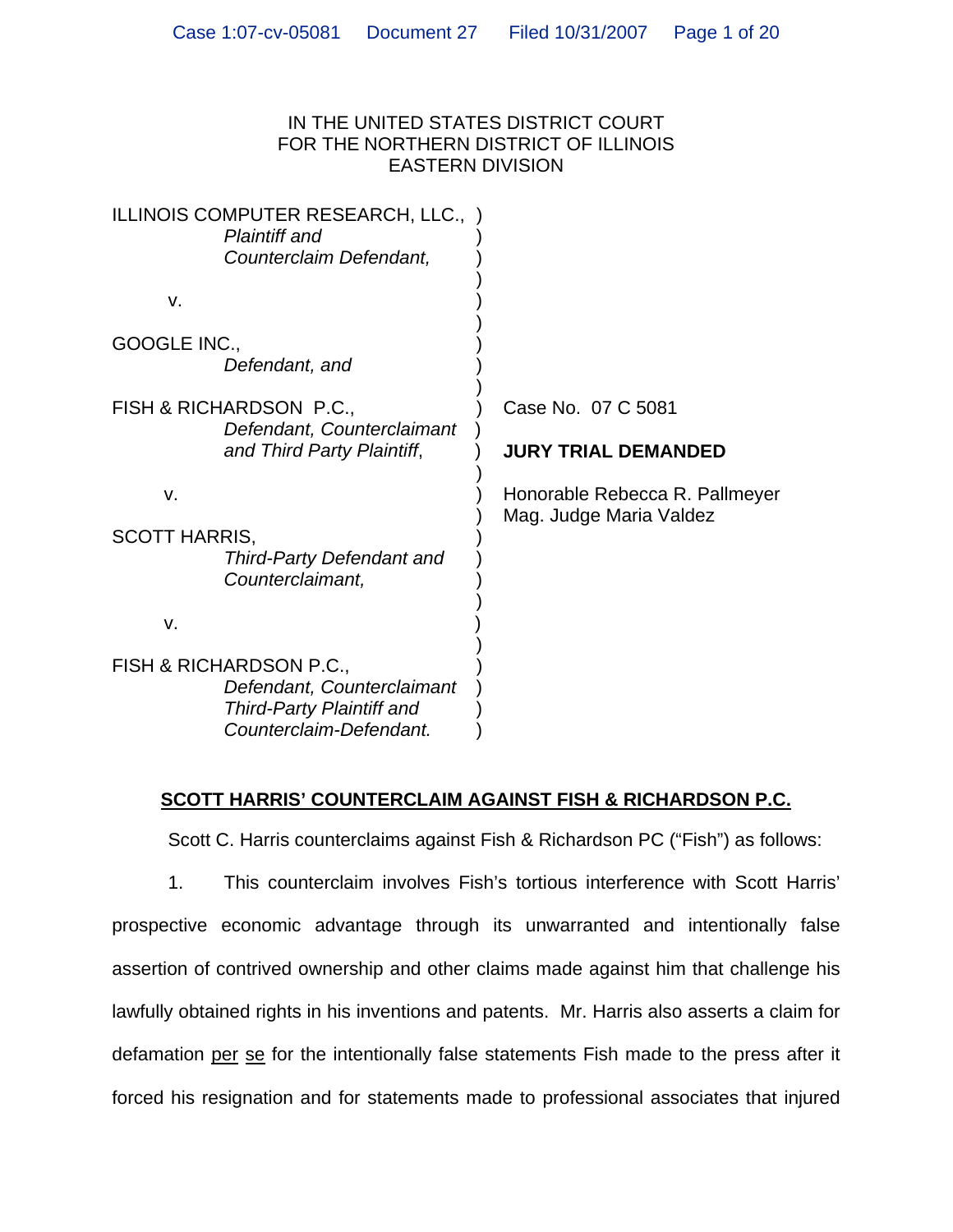Mr. Harris' reputation and professional standing. Mr. Harris also asserts a claim against Fish for the wrongful withholding of wages under California law.

## **THE PARTIES**

2. Scott C. Harris is a resident of Rancho Santa Fe, San Diego County, California, and was an employee at Fish & Richardson from 1994 until his forced resignation on September 14, 2007.

3. Fish is a professional corporation headquartered at 225 Franklin Street, Boston, Massachusetts 02110-2804 but with offices throughout the United States. Fish conducts substantial business in this judicial district, has represented its clients in this judicial district (including clients in lawsuits brought before this Court) and has asserted a claim against Mr. Harris in this Court.

## **JURISDICTION AND VENUE**

4. Jurisdiction exists under 28 U.S.C. §§ 1332 and 1367. The amount in controversy greatly exceeds \$75,000.

5. Venue is proper in this judicial district under 28 U.S.C. §§ 1391 and 1400(b).

## **BACKGROUND**

6. Scott Harris was an employee at Fish for approximately 14 years before his forced resignation on September 14, 2007. Mr. Harris worked for Fish as a patent attorney, predominately in the area of obtaining patents for clients. Mr. Harris was one of the highest billing Fish attorneys, and had among the highest origination numbers of any Fish attorney.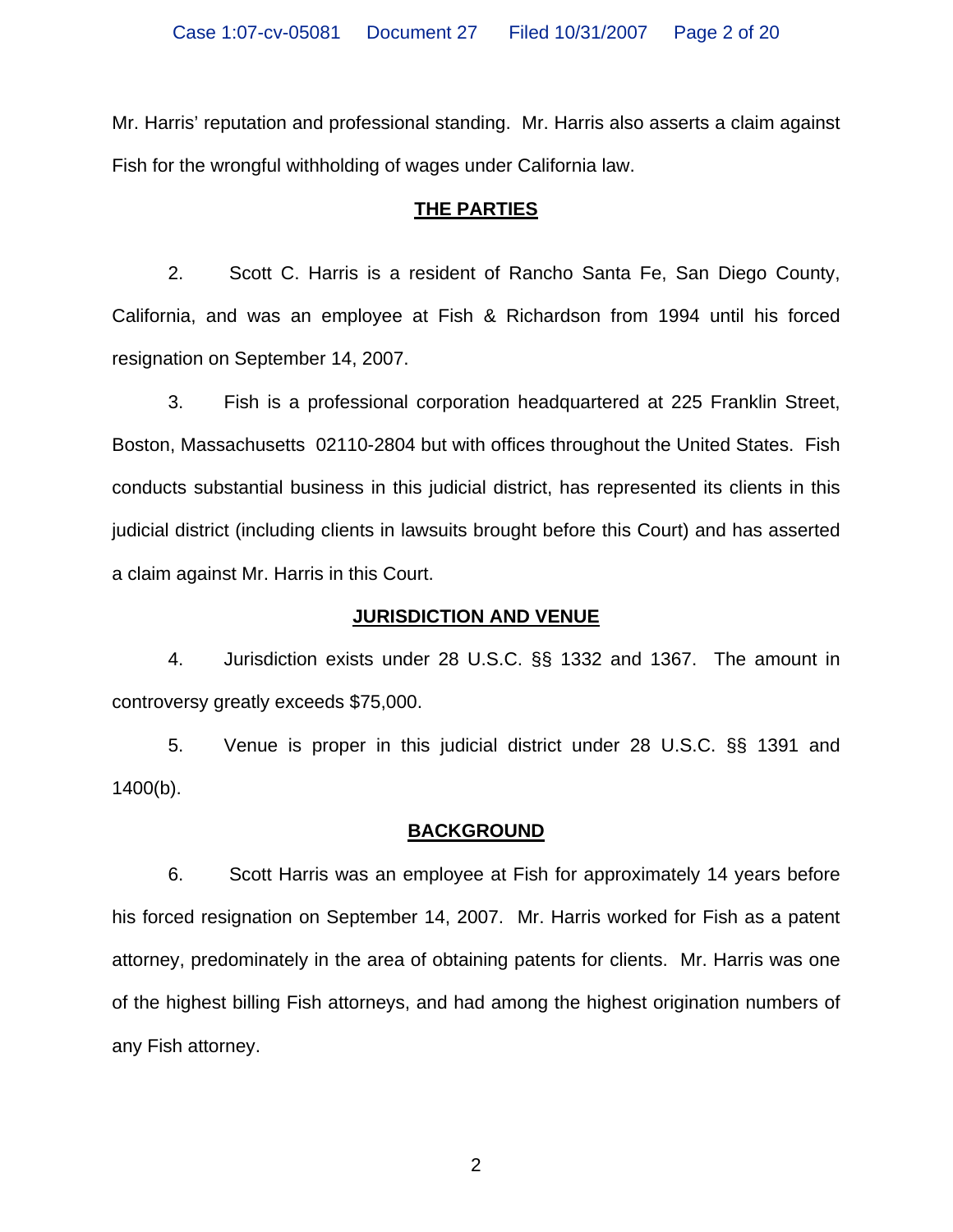7. A reason for his success as a patent attorney is that Mr. Harris, like many of his clients, is a prolific inventor in his own right. Mr. Harris made his first invention at the age of 12, and spent his lifetime in the pursuit of technology innovations. He first attended Duke University and then George Washington University, where he received a degree in electrical engineering. Mr. Harris later worked as an electrical engineer in the communications and software fields and thereafter attended George Washington University Law School to pursue his interest in the patent law where he graduated and became a patent attorney. He is admitted to practice before the United States Patent and Trademark Office ("PTO").

8. Mr. Harris, at the invitation of respected professionals in the field of intellectual property, has taught various topics in patent law and practice to attorneys and technologists. He has taught basic patent law and has presented a primer class on software patenting to more than 30 companies. He has been invited to present a class on patent cost reduction via outsourcing and has taught one-hour class called "Patents for Kids," a program designed to teach young people about intellectual property. Mr. Harris' patent lectures have taken place throughout the country. Mr. Harris has also been extensively quoted in national and local publications concerning issues involved with patent law. Mr. Harris was named the top patent prosecuting attorney in the *IP Law & Business* "Patent Hall of Fame" in 2003.

9. Until September 12, 2007, Mr. Harris also was a faculty member of Patent Resources Group ("PRG"), a prestigious patent law education organization founded by Professor Irving Kayton of George Washington University Law School in 1969. PRG explains the quality of its faculty as follows: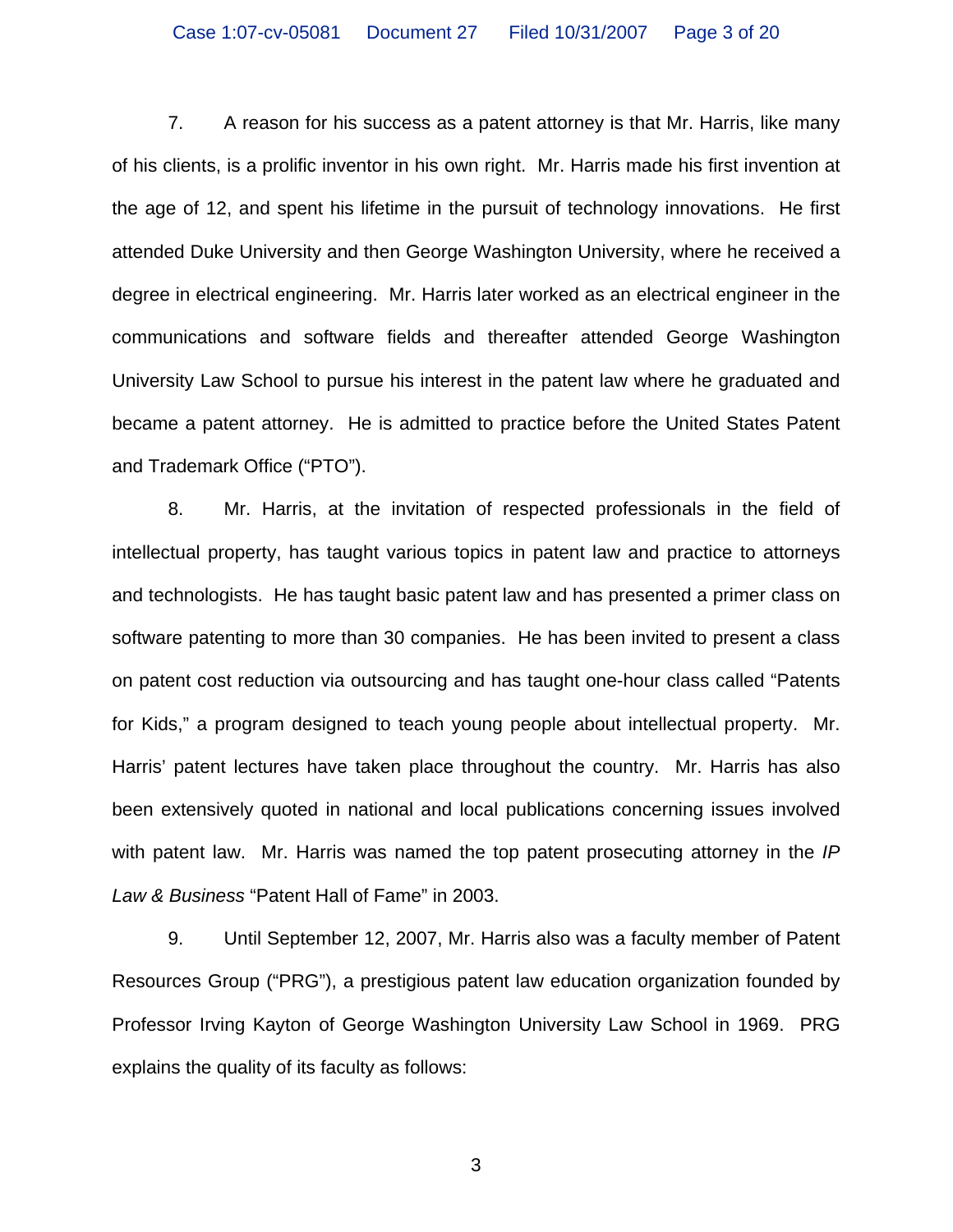One of the important characteristics of PRG is our exceptional faculty. Only the best patent attorneys, litigators and strategists are permitted to teach at Patent Resources Group. In fact, we know of no other patent law training program that has a waiting list of highly accomplished would-be instructors.

Professor Kayton personally invited Mr. Harris to join the PRG faculty and, since 2002, Mr. Harris has played an integral role in its programs. Until September 12, 2007, Mr. Harris also was identified on PRG's website as a faculty member.

## **Fish Was Well Aware Of -- And Assented To -- Mr. Harris' Personal Inventorship Activities**

10. Mr. Harris has invented many new technologies, and has been awarded 27 issued United States Patents and has pending approximately 80 patent applications in diverse fields of technology. Many of those patents and applications were sold to different companies that license and enforce Mr. Harris' patents. Most of the sales of Mr. Harris' patents were carried out by Mr. Harris at Fish's insistence. At all times during his tenure at Fish, Fish attorneys -- including those responsible for firm management -- were aware of Mr. Harris' personal inventorship activities. Indeed, at or about the time Mr. Harris joined Fish, he informed (now retired) Fish attorney Charles Winchester, then Fish's Ethics Chairman, that (1) he had made inventions, (2) he was currently prosecuting his own patent applications on those inventions before the PTO, and (3) he would continue to invent while associated with Fish. Mr. Winchester responded that the firm saw no problem with that, and that it was not unusual for patent prosecution attorneys to seek their own patents; indeed, others at Fish had done so before and after Mr. Harris did.

11. Thereafter, Mr. Harris also sought the advice of a Fish administrator, Judy Filamond, who then headed Fish's "Practice Systems" group. Ms. Filamond likewise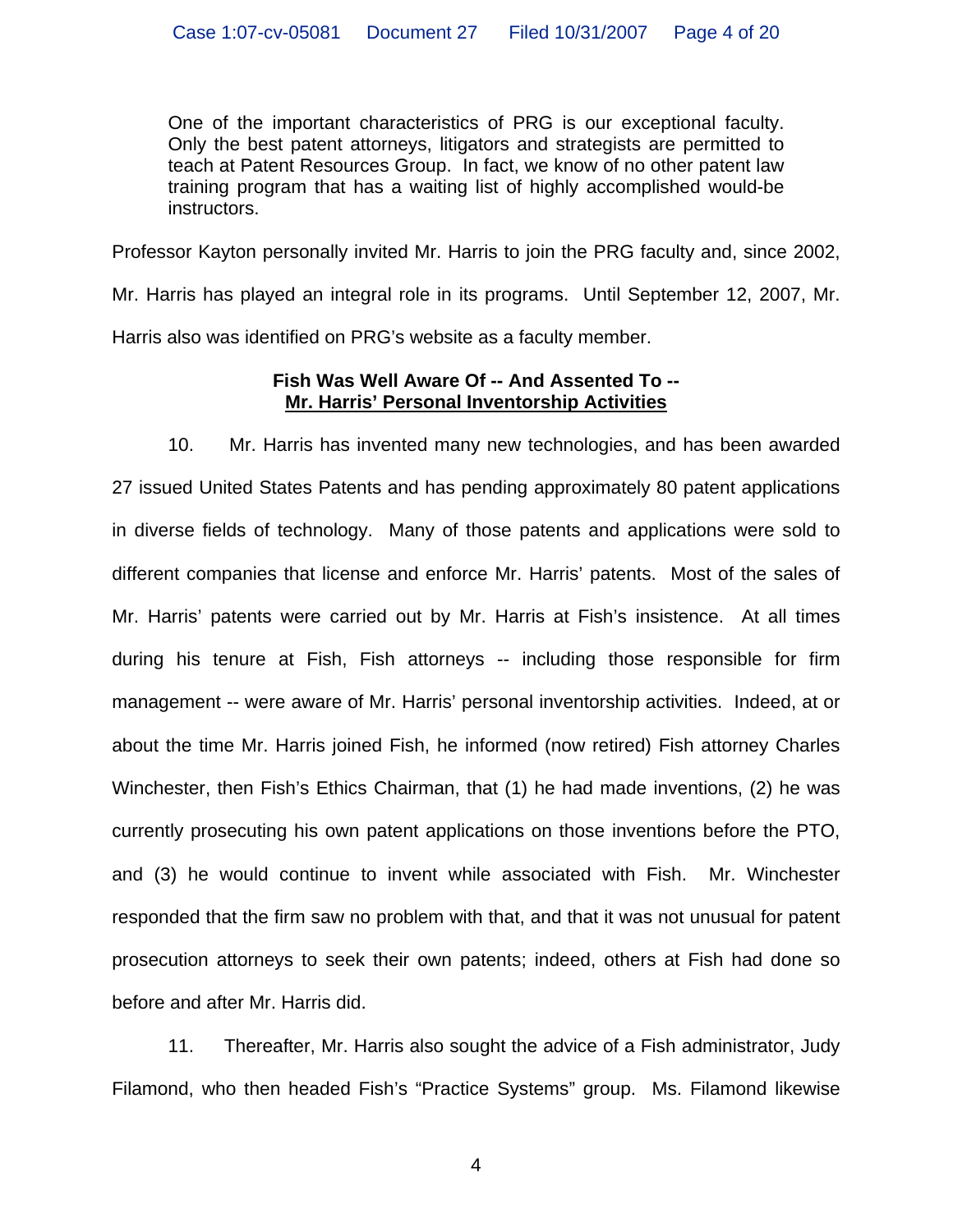advised Mr. Harris that she saw no problems with his personal inventorship activities, and saw no reason why his inventions should be integrated into Fish's patent prosecution docketing system.

12. Mr. Harris' inventorship activities were open and well known within Fish. At no time did Mr. Harris conceal his inventorship activities from Fish. As an example, a co-inventor on one of his patents (U.S. Patent No. 6,664,896) is the wife of former Fish Managing Partner John Gartman.

13. Mr. Harris also prominently displayed plaques of some of his patents, including U.S. Patent Nos. 5,339,174 and 5,438,436, in his office. Anyone entering Mr. Harris' office would have seen that he was the sole inventor on the displayed patents and that such activity was taking place while he was associated with Fish. Many Fish attorneys – including the Managing Partner of the San Diego office -- came into Mr. Harris' office and saw such plaques on his wall.

14. Mr. Harris also provided his U.S. Patent Office PKI (Public Key Infrastructure) certificate to Fish, and allowed Fish to store this certificate in a way that allowed every person in every Fish office to obtain access to this certificate. This enabled any Fish attorney to check the status of his patent filings. That certificate was associated with Fish's customer number and also with Mr. Harris' personal customer number, which enabled the user to view all of Mr. Harris' personal filings. According to the PTO:

You can log in to the Patent Office's website using your certificate, and get access to all the customer numbers and cases, associated with that certificate. For example, you can review Pending and Patented Application Information, Prosecution History, Status and Location and other things about the cases.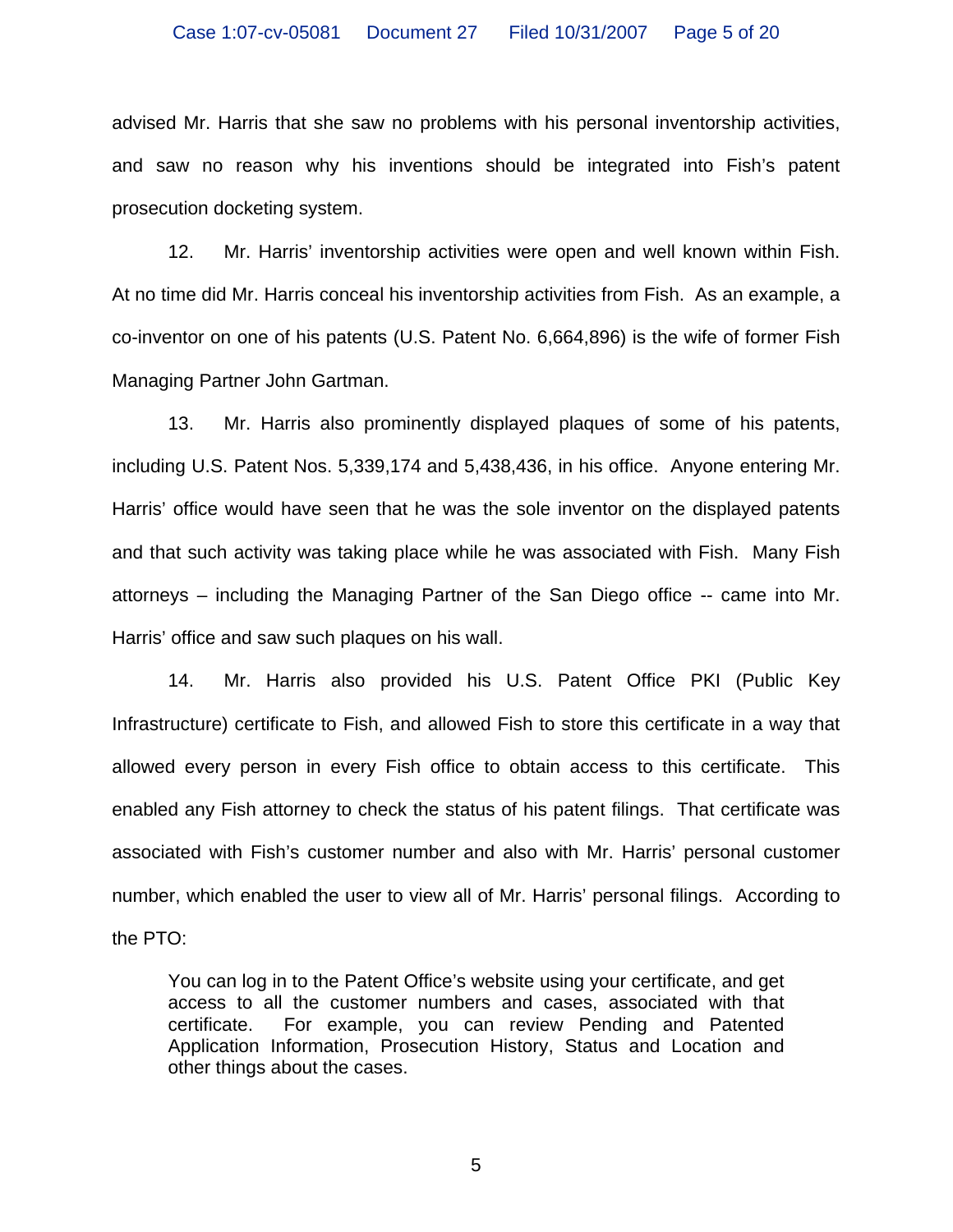15. Mr. Harris also used examples of his personal patent prosecution in public presentations to other Fish attorneys. After one such presentation in 2005, an attorney in Fish's Dallas office, Wes Musselman, specifically asked him about the example Mr. Harris discussed (related to automatic detection of cell phones at gas pumps) because another Fish client was interested in filing a patent application on similar technology. Mr. Harris confirmed that the cited example was for one of his own patents, and gave Mr. Musselman the patent number (U.S. Patent No. 6,222,458).

16. In early 2005, Mr. Harris sought oversight of the PTO's actions by the Court of Appeals for the Federal Circuit on one of his pending patent applications (In re Scott C. Harris, Federal Circuit Appeal No. 05-1247), contending that the PTO was applying the wrong legal standard of patentability in examining business method claims. Like many intellectual property firms, Fish closely monitors events in the PTO and Federal Circuit Court of Appeals. During that court action, in or around May of 2005, Fish attorney John Dragseth sent an email to many or all Fish attorneys, discussing that lawsuit and specifically identifying the application as belonging to Mr. Harris.

17. In April of 2006, Mr. Harris also submitted public comments to the PTO's proposed rule changes on continuing applications in which he acknowledged his status as an inventor:

These comments are responsive to Proposed Rules for Changes to Practice on Continuing Applications, (Federal Register Vol 71, no 1, pp 48-61). These comments are made by Scott C. Harris, individually, as a registered patent attorney (Reg number 32,030), *and also as an independent inventor on numerous issued and pending patents.* These comments are not made on behalf of Fish & Richardson PC, the law firm with which I am associated (emphasis added).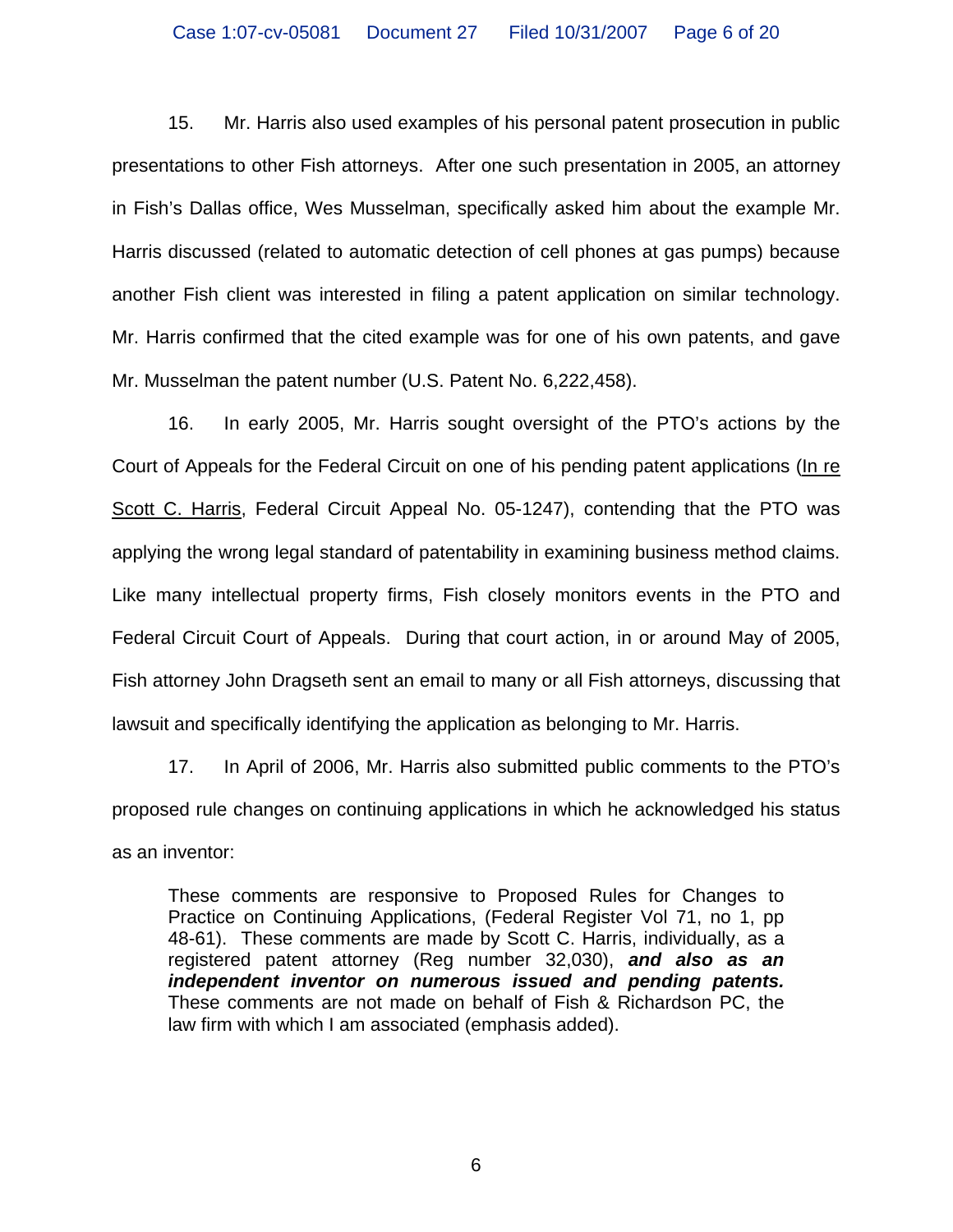These comments were publicly posted, and still can be viewed on the PTO website at [http://www.uspto.gov/web/offices/pac/dapp/opla/comments/fpp\\_continuation/harris.pdf.](http://www.uspto.gov/web/offices/pac/dapp/opla/comments/fpp_continuation/harris.pdf) Mr. Harris said the same thing in his comments on examination of claims ([http://www.uspto.gov/web/offices/pac/dapp/opla/comments/fpp\\_claims/harrisscott.pdf](http://www.uspto.gov/web/offices/pac/dapp/opla/comments/fpp_claims/harrisscott.pdf)). These comments are viewed by thousands of patent attorneys, and it is inconceivable that they were overlooked by Fish or all of its attorneys who practice in this area.

18. At no time did Mr. Harris use any client information in the prosecution of his patents. To the contrary, Mr. Harris even assigned at least two of his patents on which he was only a co-inventor to Fish's clients precisely to avoid any contention that he personally benefited from client information.

19. As was the practice at Fish, other attorneys employed at Fish likewise were inventors on their own patents. A well-known example is that of Tom Woolston, who prosecuted his own patents while at Fish Those very patents were the basis for Woolston's founding of MercExchange (as in eBay v. MercExchange, 126 S.Ct. 1837 (2006)), a company of which the Managing Partner of Fish's San Diego office, John Phillips, is a co-owner.

20. Other attorneys sought and filed their own patents while at Fish, including Tim Pham, who has since left Fish to work for Google.

21. Neither the "employment agreement" under which Fish principals are employed, nor any firm policy, written or unwritten, prohibited Mr. Harris or any other firm employee or principal from making inventions and/or obtaining patents on inventions.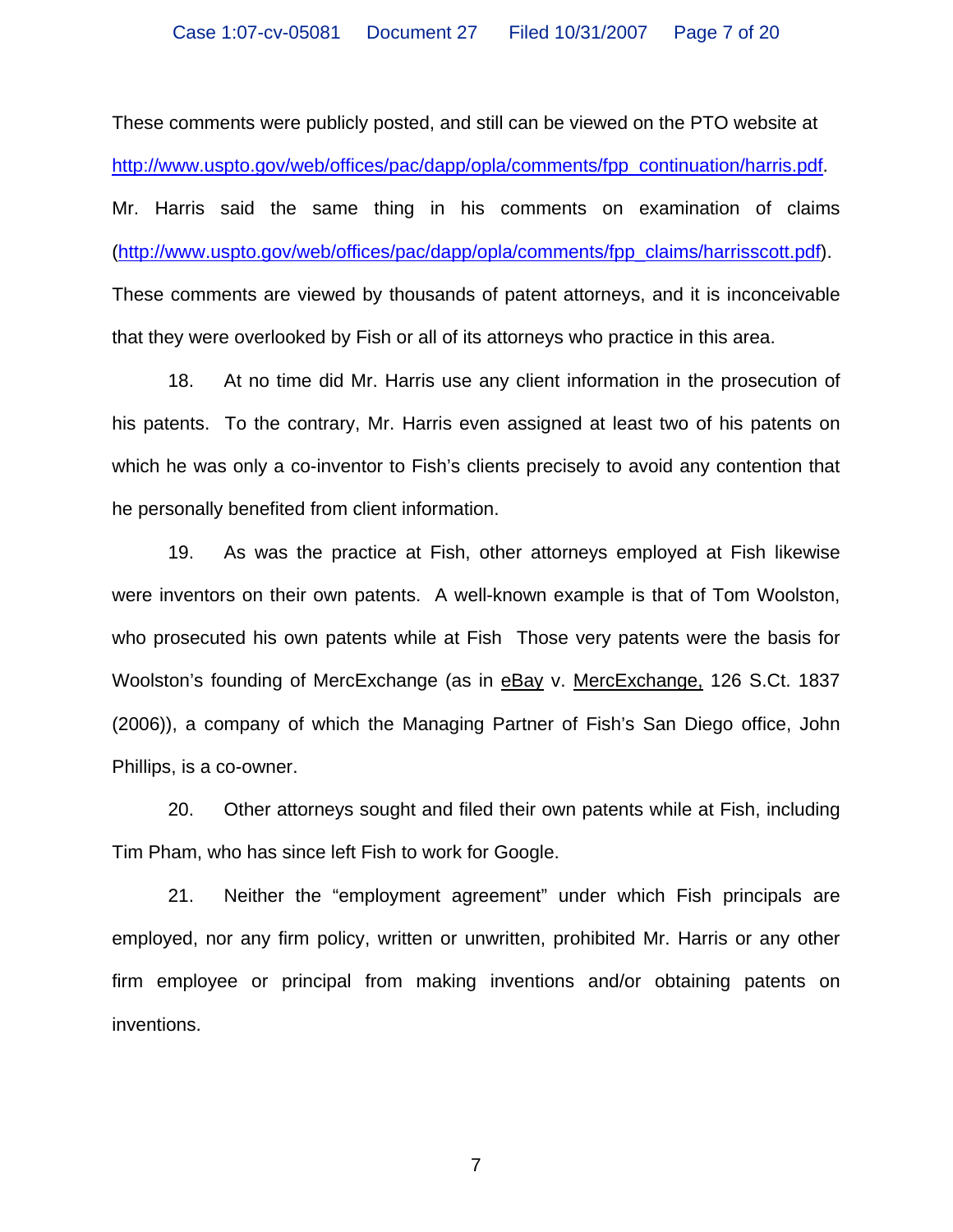### **Fish Clears Mr. Harris Of Wrongdoing, But Forces Him To Leave The Firm Nonetheless**

22. In March 2007, Dell Computer allegedly complained to Fish that it had been sued for infringement of a patent (U.S. Patent No. 6,704,791) by Mr. Harris and his exclusive licensee, Memory Control Enterprise ("MCE"). Thereafter, on March 19, 2007, Mr. Harris was contacted by John Steele, Fish's Ethics and Conflicts Director and Special Counsel. Mr. Steele told Mr. Harris that Dell was a client of Fish and, for that reason, Mr. Harris could not be a party in any lawsuit against Dell. Mr. Harris later learned that Dell may not, in fact, have been a client of the Fish firm at that time. When Mr. Harris inquired of Mr. Steele by email whether Dell was, in fact, a Fish client, Mr. Steele chose not to respond. Mr. Harris told Mr. Steele about all of his patents and applications. At that time, Mr. Steele indicated (like all others at Fish over the years who Mr. Harris had told about his patents and applications) that this was not a problem, but instructed Mr. Harris to get all his pending patent applications into the Fish conflicts system. Beginning on March 21, 2007, he began doing so to satisfy that demand.

23. On April 10, 2007, Mr. Steele asked Mr. Harris for an update on ownership of the '791 patent. At that time, MCE simply had an exclusive license under the patent and Mr. Harris retained all ownership rights. Mr. Harris told Mr. Steele that he would form a separate company and transfer title to it and also withdraw from the pending litigation personally. Mr. Steele informed Mr. Harris that he had outside counsel look into the issue of whether Mr. Harris had done anything unethical or inappropriate in obtaining the '791 patent and pursuing litigation against Dell. He conceded to Mr. Harris that the investigation cleared Mr. Harris of any wrongdoing.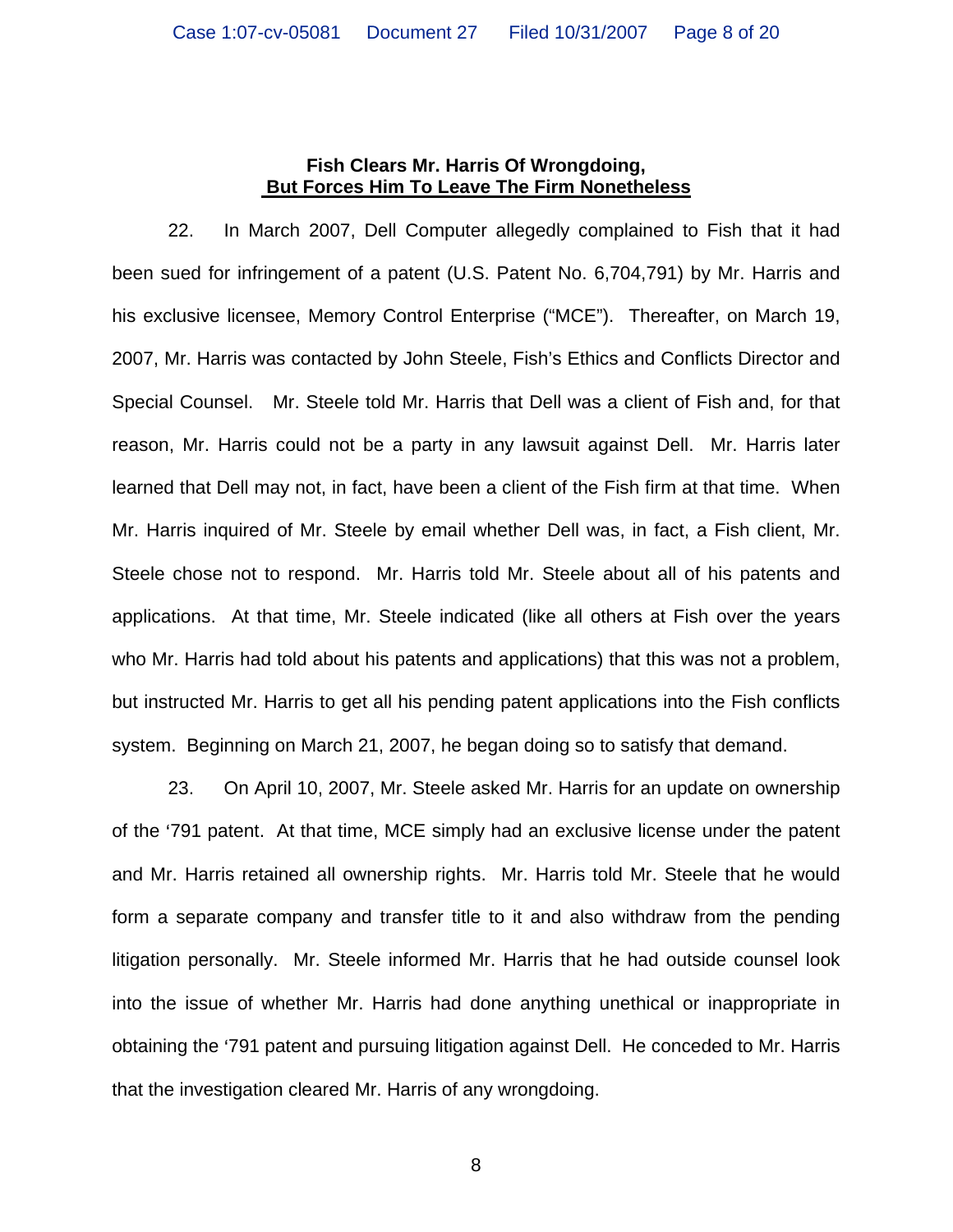24. On April 22, 2007, Mr. Harris sent an email to Mr. Steele informing him that he had formed a separate company to own the '791 patent, and that he was going to assign the '791 patent to that company so it could be formally substituted for him as a plaintiff in the lawsuit against Dell. Later that day, Mr. Harris received an email from Mr. Steele saying: "Scott, thanks for hopping on this. Let's talk Monday." On Monday, April 23, 2007, Mr. Harris again informed Mr. Steele that he was about to assign the '791 patent to a separate company, but Mr. Steele told Mr. Harris "to hold off for now." Mr. Harris complied with his directive.

25. A week later, on May 1, 2007, Mr. Harris received a telephone call from Mr. Steele and Kathi Lutton, another Fish attorney. Mr. Steele and Ms. Lutton told Mr. Harris that he had two choices: (a) drop the lawsuit against Dell or (b) leave Fish. Ms. Lutton further ordered Mr. Harris to dismiss the suit against Dell or to sell whatever interest he had in the '791 patent and also to sell any other patents he owned within the next few days. Mr. Harris told Ms. Lutton that he had never seen a patent sale happen in such a short amount of time. Ms. Lutton agreed, but told Mr. Harris that he had to sell all of his patents anyway. Ms. Lutton warned Mr. Harris to "weigh [your] options carefully."

26. Based upon Fish's demands, Mr. Harris took immediate steps to sell his patents and pending patent applications to third parties. The timing of Fish's demand, however, required that Mr. Harris seek and accept less than optimum terms of sale. Eventually, Mr. Harris was able to find purchasers for some of his patents and pending applications, one of which was Illinois Computer Research LLC ("ICR"), which acquired the >252 patent and U.S. Patents Nos. 7,231,050, 7,194,624 and 7,069,313, as well as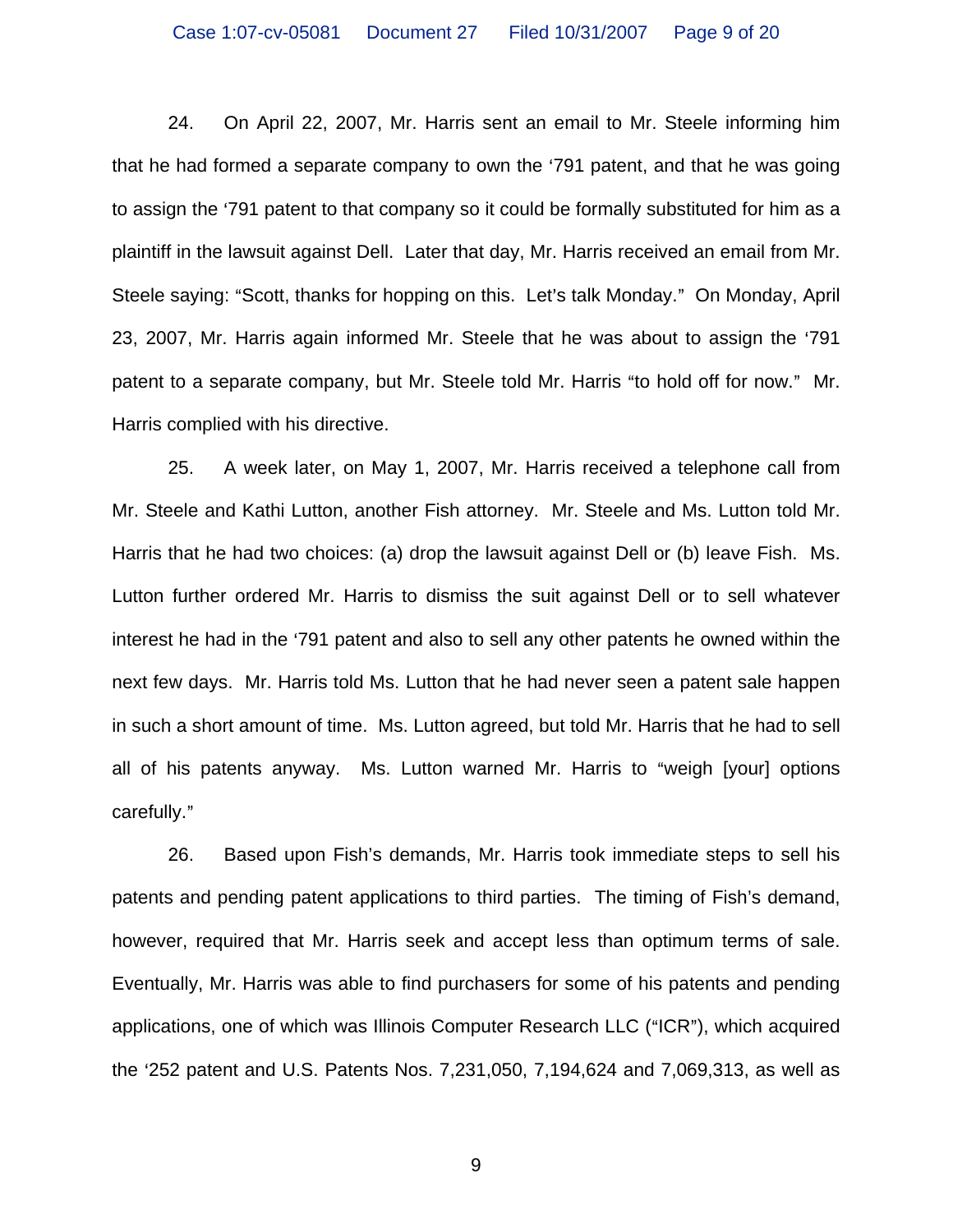U.S. Patent Applications Nos. 09/569,816 and 09/669,959 and any continuations from and reissues or reexaminations of these patents and applications. Purchasers of other of Mr. Harris' patents included Bar Tex Research, LLC, Innovative Biometric Technology LLC, Innovative Patented Technology, LLC, Parker Innovative Technologies and Virginia Innovative Technology, LLC. Any prospective purchaser of patents determine value by identifying a list of users of the relevant technology for each patent and prospective purchasers did so, including organizations that routinely purchase patents from inventors.

27. After the sale of his patents to ICR, ICR sent a letter to Google on August 29, 2003, stating that it was infringing the '252 Patent. Google is a client of Fish and, on information and belief, Google immediately complained to Fish and sought its help in having the infringement claim withdrawn.

## **Fish Not Only Fires Mr. Harris, But Seeks To Damage His Professional Reputation And The Value Of His Patent Portfolio**

28. Even though Fish had demanded that Mr. Harris sell these patents, and Mr. Harris had used his best efforts to comply with that directive, Fish immediately attempted to pressure, punish and intimidate Mr. Harris anyway. On September 6, 2007, Mr. Steele told Mr. Harris that, if he proceeded with litigation against anyone enforcing his patents, Fish would claim that he copied ideas from firm clients and otherwise violated ethics rules.

29. Fish then embarked on a campaign to damage Mr. Harris' professional reputation and cast a cloud over his patent portfolio, all to reassure potential infringers that Fish would assist in undermining the value of that portfolio.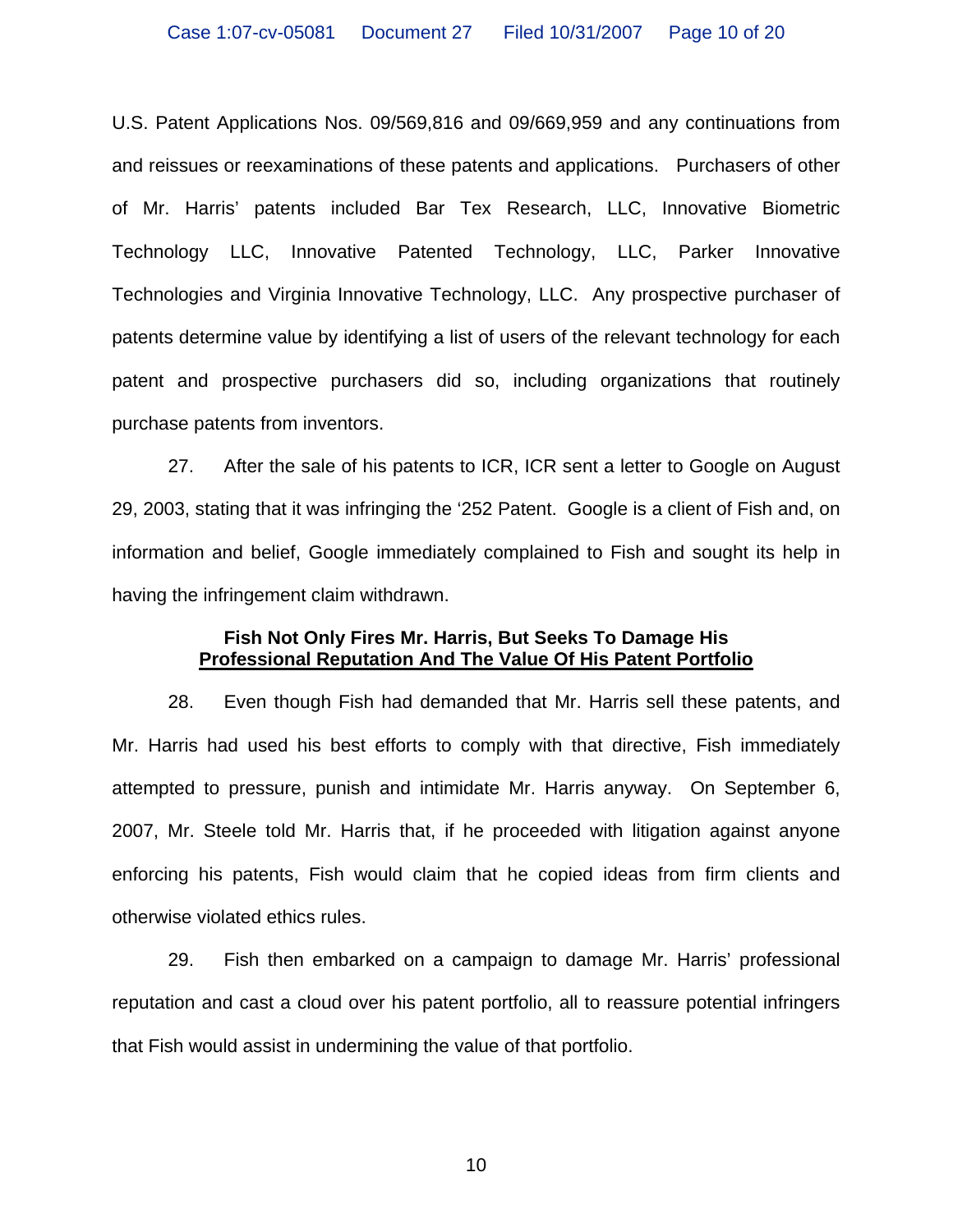30. Specifically, on September 12, 2007, before Fish had even demanded Mr. Harris' resignation, PRG notified him that (1) it had received a call from a Fish official, and (2) it was terminating Mr. Harris from its faculty and removing him from the PRG website. This, alone, greatly damaged Mr. Harris' professional standing.

31. Then, later on September 12, 2007, Fish's Managing Partner, Peter Devlin, demanded the resignation of Mr. Harris within 24 hours. Mr. Harris reluctantly complied with that demand. Such demand was an effort to punish Mr. Harris for his inventorship activities and to signal that Fish would assist in undermining the value of Mr. Harris' patent portfolio.

32. As part of that effort, on September 13, 2007, Fish, through its "Ethics Director" Steele, telephoned the employment lawyer for Mr. Harris, Ms. Lynne Lasry, and made a number of claims and demands. In that conversation, Fish claimed that it – and not Mr. Harris – owned Mr. Harris' patents. Fish asserted that "the patents are being held in constructive trust for the firm." Fish demanded that Mr. Harris "get these patents back" and insisted on seeing all of Mr. Harris' privileged communications with the Niro law firm, which had represented Mr. Harris. Fish, through Steele, also stated that, if Mr. Harris pursued patent infringement litigation, Mr. Harris would face inequitable conduct claims and his life could be made "miserable."

33. Then, or about September 21, 2007, Fish gave the media a prepared statement, falsely charging that Mr. Harris' patent activities were "not authorized". As alleged above and below, Mr. Harris' actions were in fact authorized by the firm. Indeed, Mr. Harris sold his patents at the express demand of Fish. On information and belief, in September and early October of 2007, Fish continued to make the same false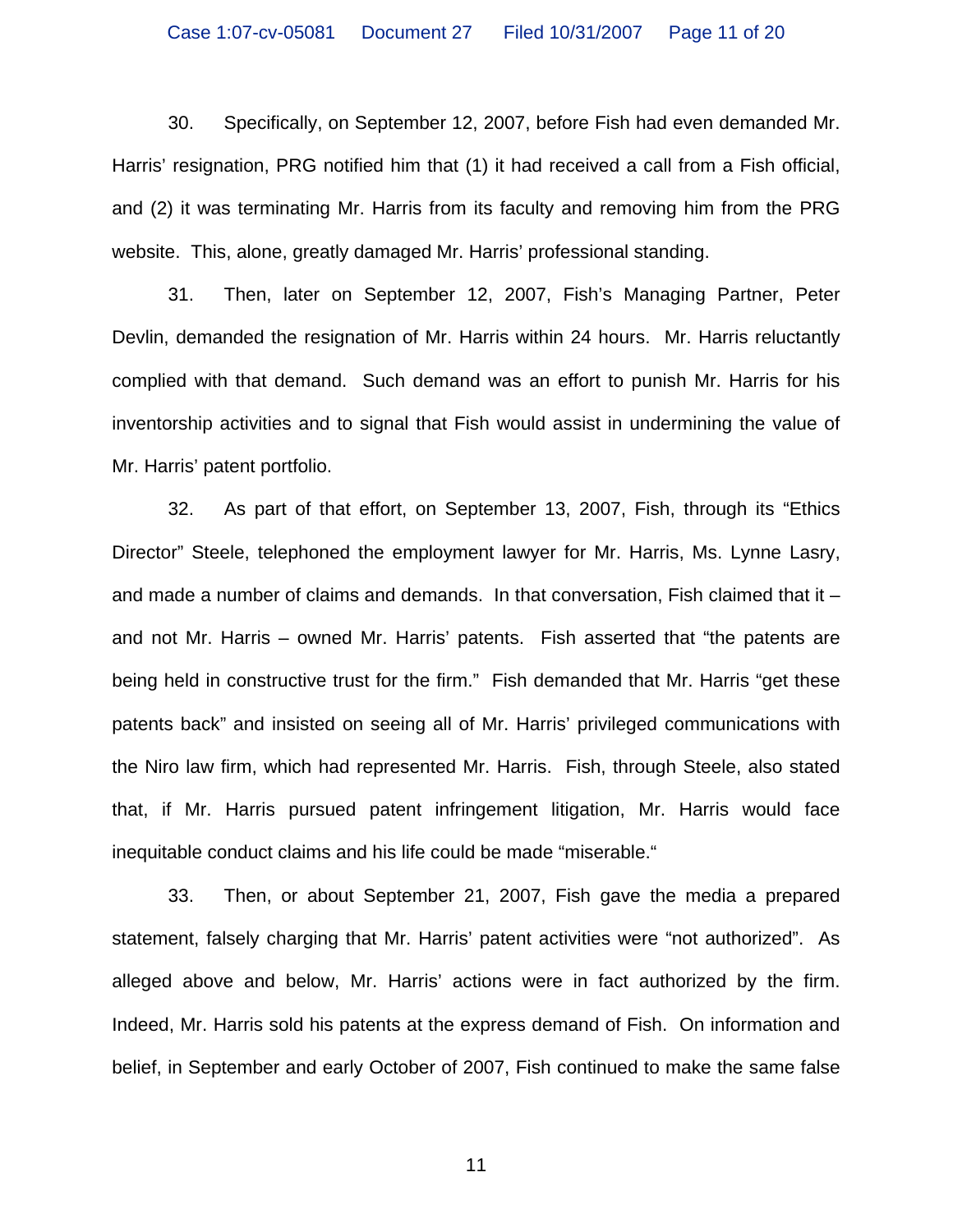statements to third parties, all in an effort to undermine the assertion of Mr. Harris' patent portfolio against infringers. For good measure in early October 2007, Fish publicly made the same declaration to the National Law Journal ("Harris was involved in outside business ventures that were not authorized by the firm…."). This statement (like the others) was false.

34. On information and belief, before filing this lawsuit, Fish also improperly told Google and others that it had ownership rights in Mr. Harris' patents, a fact that encouraged Google and others not to accept and pay for a license under the Harris patents or to pay far less than the actual value of a license.

35. Fish's false ownership claims and statements that Mr. Harris had engaged in unlawful ("not authorized") activities regarding his patents brought the expectancy of licensing Mr. Harris' patent portfolio on reasonable terms to a screeching halt.

36. Fish knew that its ownership and other claims were baseless. As alleged above, from the very beginning, Mr. Harris fully disclosed his personal inventorship activities to Fish, and Fish expressly and implicitly gave its blessing to those activities. As alleged above, Mr. Harris was quite open about his inventorship activities, and those activities were publicized and widely known within the firm. In one case, twelve lawyers at Fish were given power of attorney to act on Mr. Harris' behalf in connection with the '252 patent. In addition, Fish was clearly on actual and constructive notice of all Mr. Harris' inventorship activities. Fish personnel had access to detailed information about each and every one of Mr. Harris' patents via his PKI certificate. Fish personnel used this access virtually every day, and could have viewed information about his patents at any time. All Fish attorneys were likely actually on notice of, Mr. Harris' comments on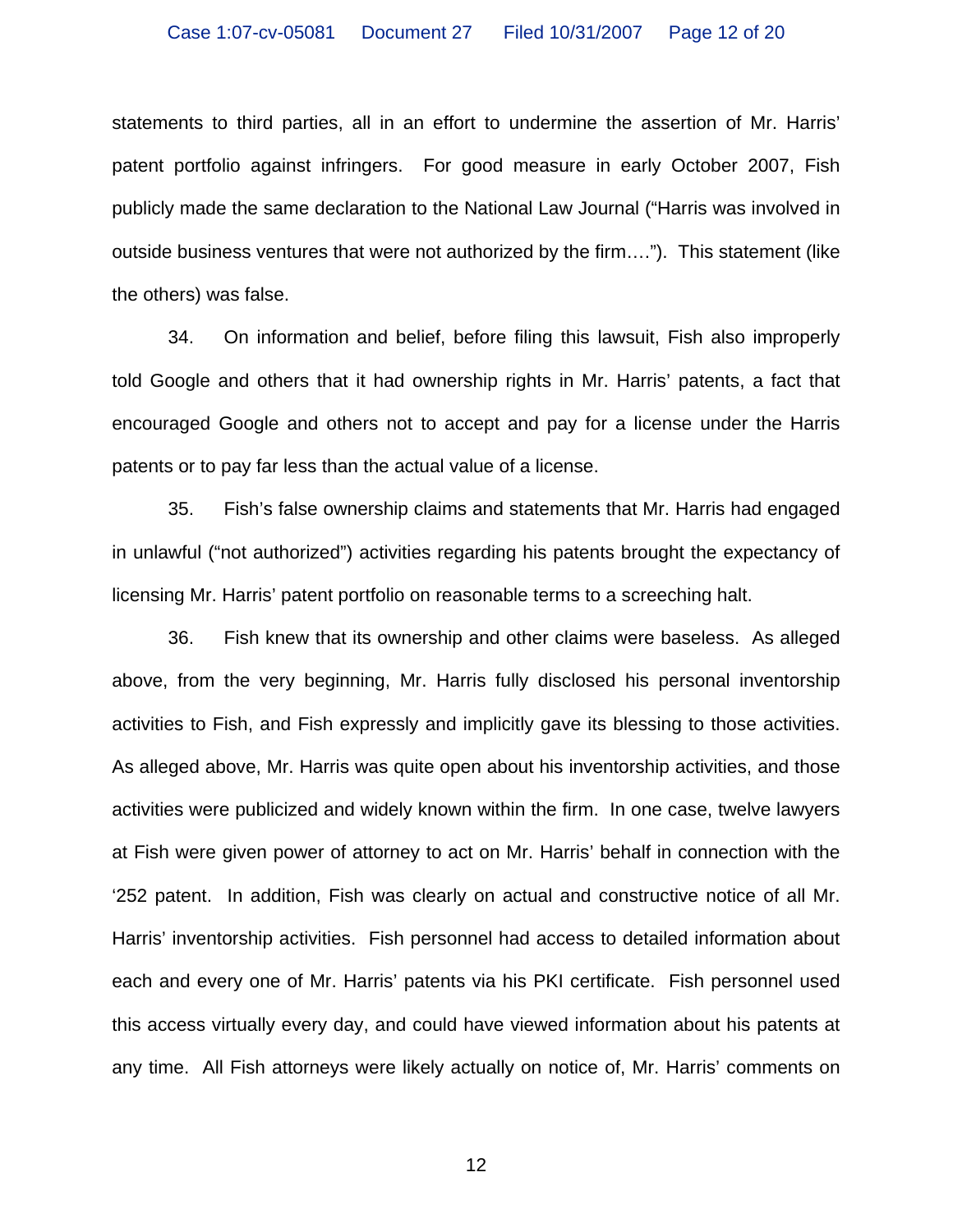the rule changes in which indicated that he "was an independent inventor on numerous issued and pending patents". This alone is enough to show that Fish knew that Mr. Harris was an inventor and had and was obtaining his own patents while employed by Fish. Moreover, Mr. Harris had already been cleared of any wrongdoing in Fish's internal ethics investigation. Finally, Mr. Harris had sold many of his patents and pending applications to third parties at Fish's insistence. This was also known to Fish.

37. Even then, Fish continued to exert pressure on Harris and assert its fabricated claims of ownership, this time through several conversations between Mr. Harris' employment counsel, Ms. Lasry, and Fish's outside counsel, Jenner & Block, in September and early October 2007. During those conversations, Fish: (1) continued to assert that it owns the Harris patents and all of its clients are entitled to "paid-up licenses"; (2) demanded that this lawsuit be dismissed; (3) demanded that Mr. Harris "renegotiate" his Agreement with ICR; (4) refused to discuss the sums due Mr. Harris; and (5) made another reference to inequitable conduct. Fish also improperly cancelled Mr. Harris' health insurance coverage in clear violation of Federal Law, prior to offering him coverage under COBRA. Medical insurance was not reinstituted until almost a month and a half after Mr. Harris' forced termination.

### **Fish's Use Of "Firm Resources" Contention**

38. Fish falsely represented to Mr. Harris that its "ownership" rights are purportedly based on its contention that Mr. Harris used "firm resources" in obtaining his patents.

39. In actuality, Mr. Harris personally handled his inventorship activities on his own time, and at no time did such activities interfere with his billable work. Indeed, Mr.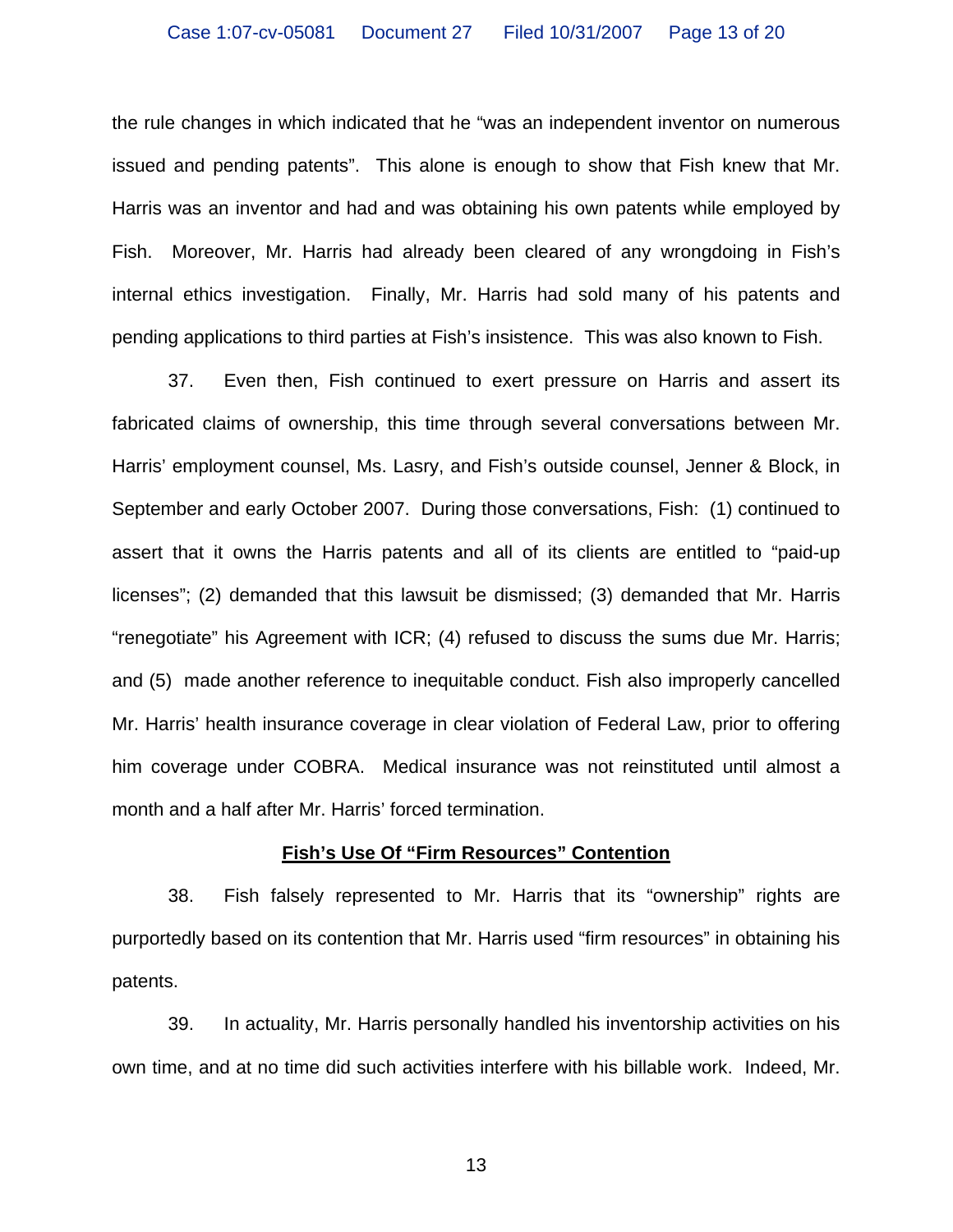Harris' billable hours were, for all the years in question, above the goal set by Fish as the required number of hours to be billed per year. He routinely billed 1,900 to 2,000 hours per year. In a firm where many attorneys did not meet their billing goals, this often placed Mr. Harris in the top 25% highest billers at Fish. Moreover, Mr. Harris never used any firm personnel during employment hours to assist him in any way with any of his personal patent filings, with the exception of those filings which were done on behalf of firm clients.

40. In fact, Mr. Harris worked on his personal patent filings, responses and formalities for the most part at home, on his own time, using his own computers and other resources. As alleged above, he had a separate customer number with the PTO for his personal patent filings to avoid confusion between those filings and Fish's filings. That customer number was associated with the same PKI certificate which Fish's customer numbers were associated – evidencing Mr. Harris' practice of making his personal inventorship activities open and well known within Fish. He also had his own separate deposit account, which he personally funded, and which he used to pay fees to the PTO that were due for his personal patent filings. None of his work on personal patent filings in any way interfered with his work as a patent attorney for Fish.

41. Fish's contention about "firm resources" is directly at odds with its own policies. Fish, like many large firms, is dependent upon its lawyers billing a high number of billable hours. In that regard, and to facilitate the achievement of billable hours goals, Fish recognized that it is inevitable that its attorneys will have to transact business regarding outside commercial ventures, investments, family matters and charitable activities in the course of a normal day at the office. Fish allowed and even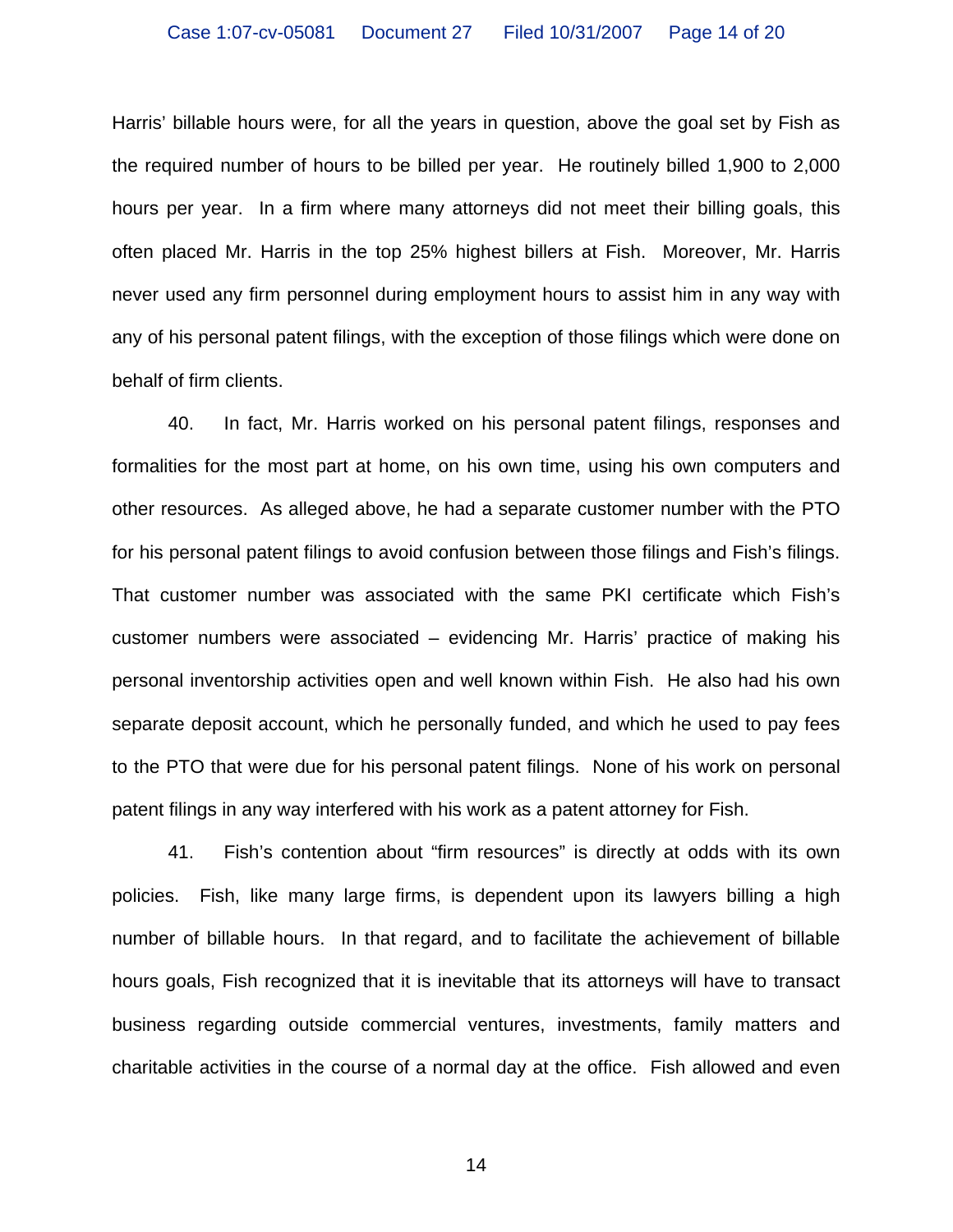encouraged the use of "firm resources" (secretaries, paper, telephones, computers) for such activities as long as it facilitated billable hour production. For example, attorneys routinely would copy and mail personal papers at Fish, such as tax returns. They would pay bills at work using the Fish computer. They would use "firm resources" for other purposes that were in fact wholly personal. Fish allowed this kind of use. In fact, Fish allowed charging certain personal items such as copies and mailings to an attorney's "personal account", which would then be deducted from the attorney's paycheck.

42. Fish's contention about "firm resources" also is at odds with its actual practices and the numerous examples of non-firm commercial dealings by its attorneys. Mr. Steele conceded to Mr. Harris that many Fish attorneys had what he called "side businesses" on which they conducted personal work activities from their offices at Fish. Mr. Harris is aware of numerous examples, including that of Mr. Phillips, the Managing Partner of the San Diego office, who is co-owner of MercExchange. Other examples include: (1) Steve Stodgill, an attorney in the Dallas office who purportedly has a number of outside business deals, some with noted entrepreneur Mark Cuban; (2) John Schnurer, an attorney in the San Diego office, who purportedly crafted, and personally benefited from, several non-firm real estate deals; and (3) Charles Heiken, an attorney with significant business relationships with Bose corporation. Fish's contention is also contradicted by the express language in the "employment agreement" which it filed in this case. Section 4b of that agreement states the limits placed on outside activities of employees to be limited only to those activities that "impinge substantially on time or energy normally required for business of the corporation". Examples given are things like "holding public office". Nowhere does this or any other section of the employment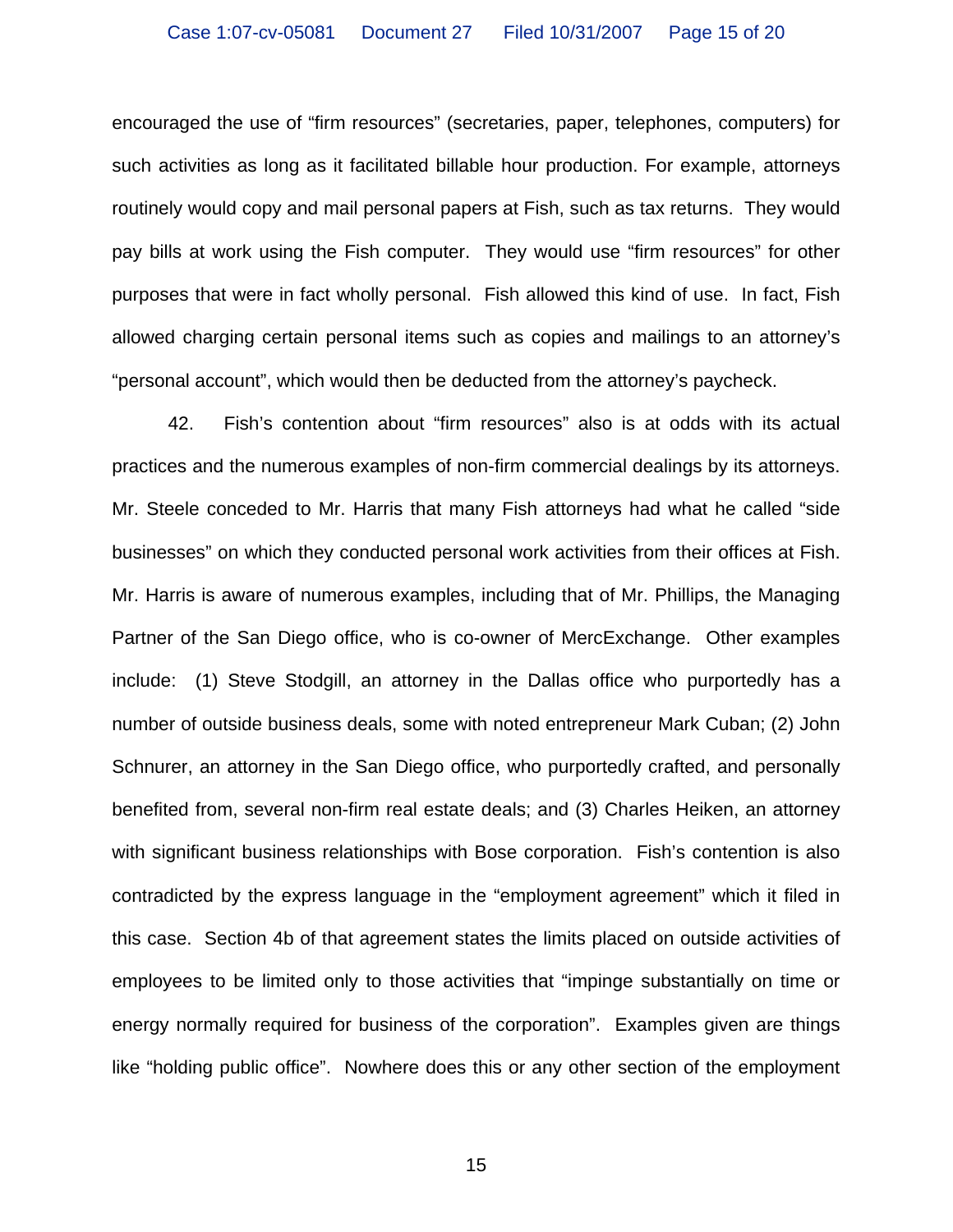agreement reference (much less limit) the employee's rights to file patent applications for their own inventions. Moreover, Mr. Harris' billing history while at Fish – which was always found satisfactory to management and was never below the set billing "goal" – clearly demonstrates that his other activities did not impinge on his time or energy for his Fish work.

### **COUNT I**

### **TORTIOUS INERFERENCE WITH PROSPECTIVE ECONOMIC ADVANTAGE AGAINST FISH**

1-42. Mr. Harris restates Paragraphs 1-42 as Paragraphs 1-42 of Count I.

43. Mr. Harris' sale of many of his patents and pending applications to third parties was at Fish's demand and insistence. The purpose of such sales was to facilitate the licensing and enforcement of Mr. Harris' patent portfolio by entities other than Mr. Harris personally.

44. Mr. Harris has a valid business expectancy of financially benefiting from the licensing and enforcement of his patent portfolio.

45. Fish has knowledge of that expectancy, indeed, it has so pled in its claim against Mr. Harris.

46. Fish has purposefully, intentionally and wrongfully interfered with Mr. Harris' legitimate expectancy (without justification) by, among other things, wrongfully asserting ownership and "unauthorized venture" claims for not just the '252 patent, but for all of his personal inventorship activities, thereby casting a cloud over, and interfering with the ownership of, the entirety of Mr. Harris' patent portfolio.

47. Fish made and publicized such claims prior to asserting them in litigation.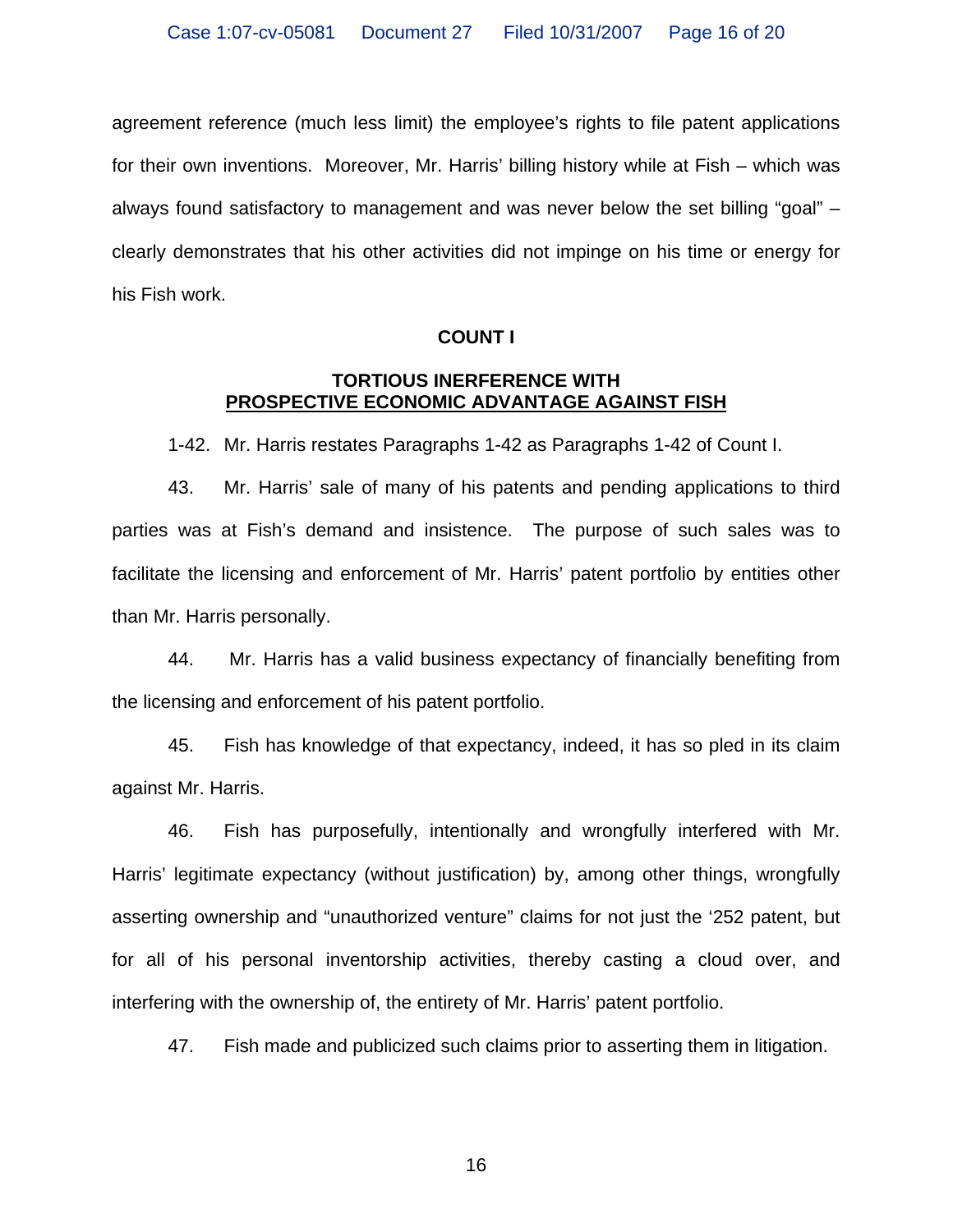48. Mr. Harris has been damaged by Fish's actions. Indeed, potential licensees of Mr. Harris' patents already have pointed to Fish's ownership claims as a purported reason why they do not need a license or why the amount of any payment for a license should be greatly discounted. Fish's actions have greatly diminished the value of Mr. Harris' patents.

### **COUNT II**

#### **DEFAMATION**

1-48. Mr. Harris restates Paragraphs 1-48 of Count I as Paragraphs 1-48 of Count II.

49. Fish's statements to the press and other third parties were false, and Fish knew them to be false.

50. Fish made the statements with actual malice.

51. Fish's statements constitute defamation per se, and Mr. Harris' professional reputation has been damaged.

52. If Fish followed through with its stated intention to claim that Mr. Harris copied his inventions from firm clients (to Google, for example), that, too constitutes defamation per se. Mr. Harris does not yet know precisely what Fish told PRG that prompted his termination from the PRG faculty, but such statements also were likely defamatory and false and Mr. Harris already has been damaged thereby.

### **COUNT III**

## **VIOLATION OF THE CALIFORNIA LABOR CODE**

 1-52. Mr. Harris restates Paragraph 1-52 of Count II as Paragraphs 1-52 of Count III.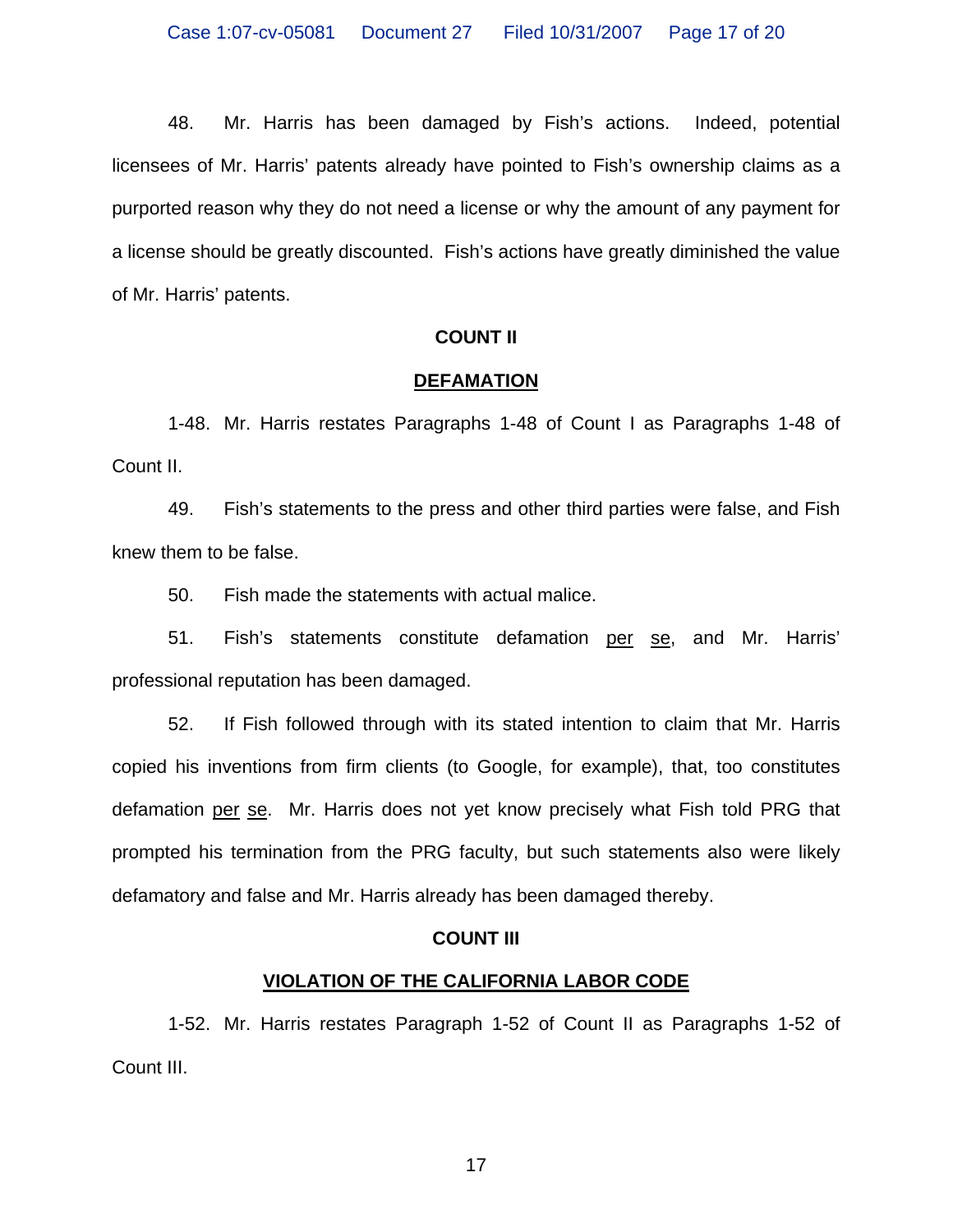53. As further leverage for its demands on Mr. Harris, Fish willfully withheld wages due Mr. Harris in violation of the California Labor Code.

54. Specifically, though Fish was required to pay Mr. Harris wages of \$27,234.50 immediately after his forced resignation (California Labor Code Section 201), Fish withheld payment until September 28, 2007.

55. Under California Labor Code Section 203, Fish is therefore required to pay a daily statutory penalty for the late payment.

56. Fish also has not paid Mr. Harris for his accumulated vacation time as required by California Labor Code Section 227.3. Under firm policy, Fish provides its "employees" with 80 hours of vacation time per year. After Fish terminated Mr.Harris, it failed to pay him for his accrued vacation time – over several hundred thousand dollars – plus statutory penalties under California Labor Code Section 203.

## **PRAYER FOR RELIEF**

 WHEREFORE, Scott Harris respectfully requests this Court to enter judgment against Fish & Richardson, P.C., granting the following relief:

- A Compensatory damages in an amount in excess of the jurisdictional limit sufficient to redress the harm caused Mr. Harris from Fish's conduct;
- B. Punitive damages;
- C. Costs of suit; and
- D. Any other relief deemed appropriate by the Court.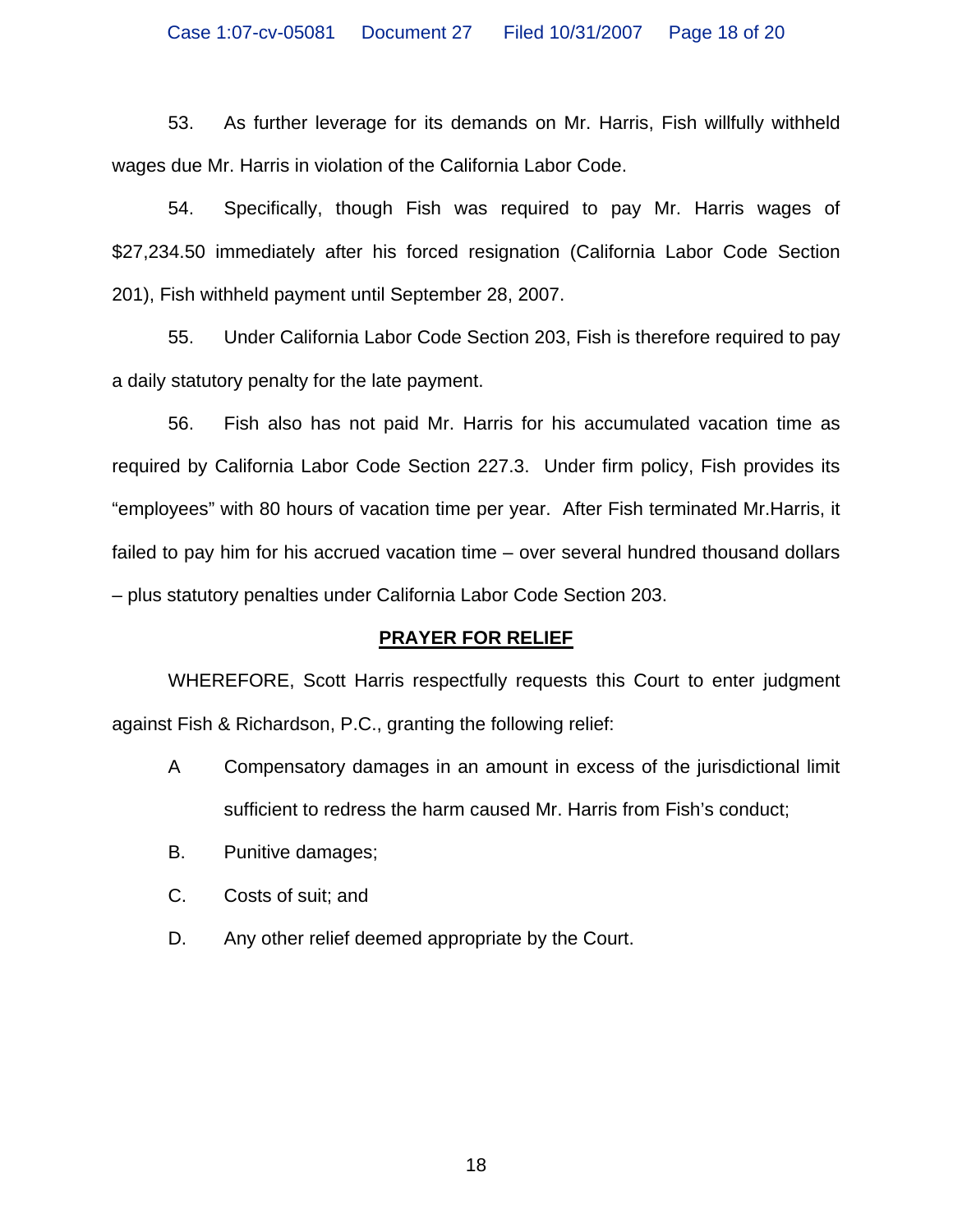## **Jury Demand**

Mr. Harris demands a trial by jury on all issues presented in this Counterclaim.

/s/ Paul K. Vickrey

Raymond P. Niro Paul K. Vickrey David J. Sheikh Richard B. Megley, Jr. Karen L. Blouin Niro, Scavone, Haller & Niro 181 West Madison, Suite 4600 Chicago, Illinois 60602 (312) 236-0733 Fax: (312) 236-3137

Steven L. Platt Arnold and Kadjan 19 West Jackson Blvd., Suite 300 Chicago, IL 60604 (312) 236-0415

*Attorneys for Scott C. Harris*